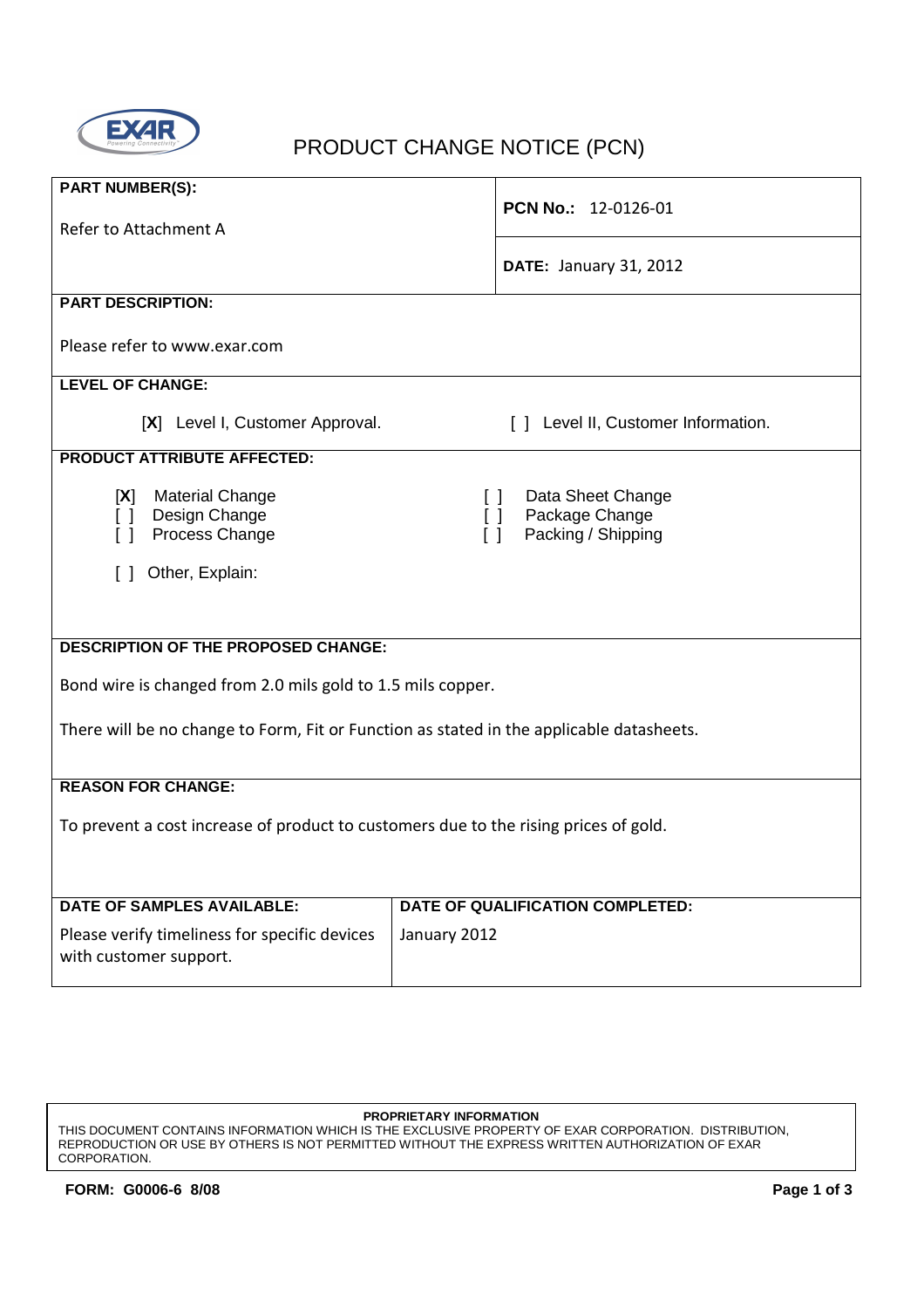

## EXAR PRODUCT CHANGE NOTICE

| <b>ESTIMATED CHANGE DATE OR DATE CODE:</b>                                                                                                                                                                                                                 | <b>SUPPORTING DATA:</b>                                               |  |  |  |  |
|------------------------------------------------------------------------------------------------------------------------------------------------------------------------------------------------------------------------------------------------------------|-----------------------------------------------------------------------|--|--|--|--|
| May 2012                                                                                                                                                                                                                                                   | <b>Reliability Qualification</b>                                      |  |  |  |  |
| [X] STANDARD DISTRIBUTION                                                                                                                                                                                                                                  | <b>CUSTOM DISTRIBUTION</b><br>$\begin{smallmatrix}1\end{smallmatrix}$ |  |  |  |  |
| PERSON TO CONTACT WITH QUESTIONS:                                                                                                                                                                                                                          |                                                                       |  |  |  |  |
| <b>LISA BEDARD</b><br><b>Exar Corporation</b><br>1 Holiday Avenue<br>West Tower, Suite 450<br>Pointe-Claire, Quebec H9R 5N3<br>Tel: (514) 429-1010 ext 210<br>Fax: (514) 695-2548<br>lisa.bedard@exar.com                                                  |                                                                       |  |  |  |  |
| Please acknowledge receipt of this PCN.                                                                                                                                                                                                                    |                                                                       |  |  |  |  |
| Acknowledged:                                                                                                                                                                                                                                              |                                                                       |  |  |  |  |
| Signature                                                                                                                                                                                                                                                  |                                                                       |  |  |  |  |
| <b>Printed Name</b>                                                                                                                                                                                                                                        |                                                                       |  |  |  |  |
| Company                                                                                                                                                                                                                                                    |                                                                       |  |  |  |  |
| <b>Title</b>                                                                                                                                                                                                                                               |                                                                       |  |  |  |  |
| <b>Date</b>                                                                                                                                                                                                                                                |                                                                       |  |  |  |  |
| Approved <b>Not Approved</b> (Approved/Not Approved section not applicable and should be removed for all Level II PCNs)                                                                                                                                    |                                                                       |  |  |  |  |
|                                                                                                                                                                                                                                                            |                                                                       |  |  |  |  |
| <b>PROPRIETARY INFORMATION</b><br>THIS DOCUMENT CONTAINS INFORMATION WHICH IS THE EXCLUSIVE PROPERTY OF EXAR CORPORATION. DISTRIBUTION,<br>REPRODUCTION OR USE BY OTHERS IS NOT PERMITTED WITHOUT THE EXPRESS WRITTEN AUTHORIZATION OF EXAR<br>CORPORATION |                                                                       |  |  |  |  |